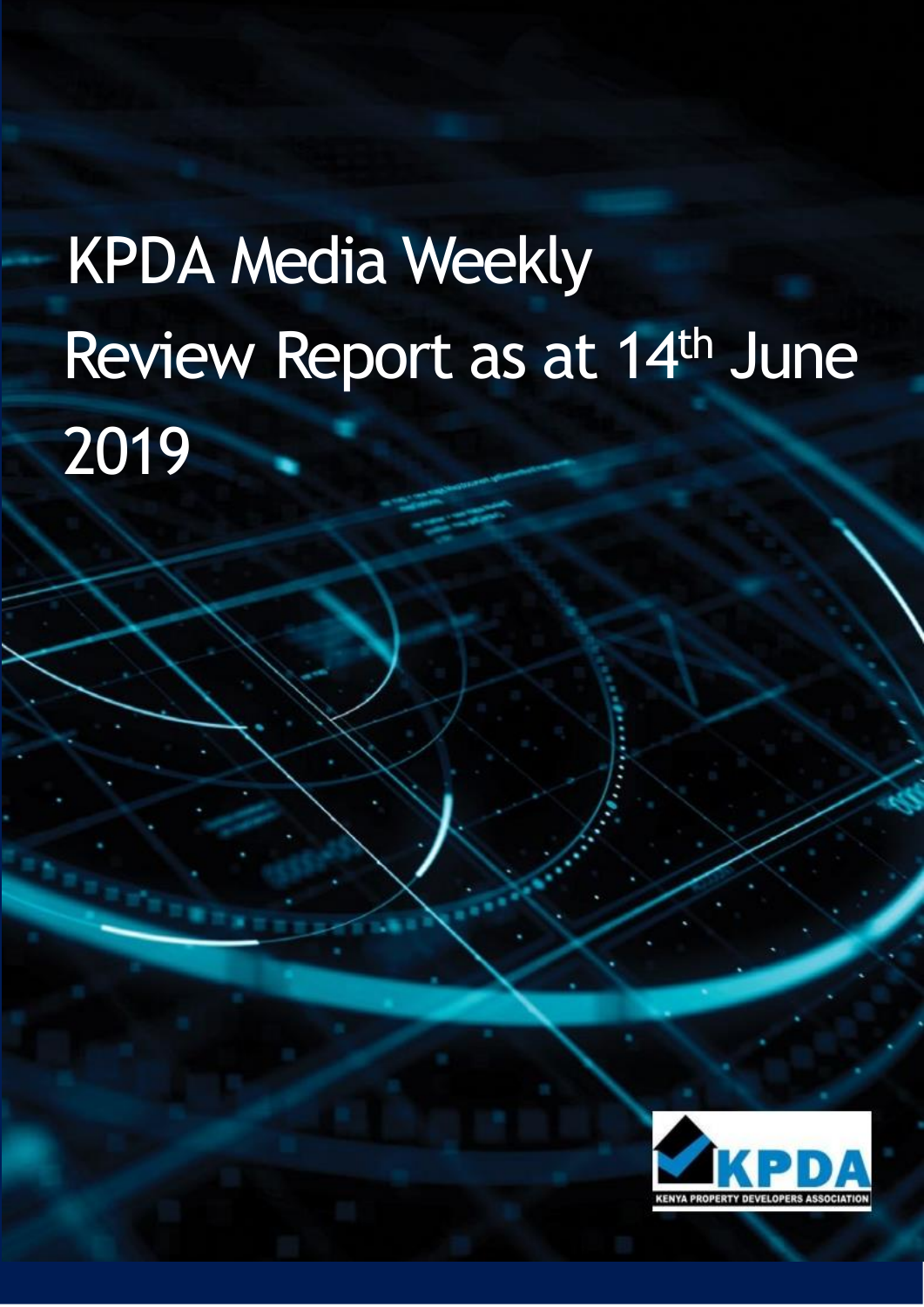## CEO DE-BRIEF

**KPDA BOARD OF DIRECTORS APPOINTS NEW CHAIRMAN, VICE CHAIRMAN AND ADDITIONAL DIRECTORS**



*L – R: Palkesh Shah and Mucai Kunyiha*



*L – R: Ken Luusa, Palkesh Shah and Mucai Kunyiha*

The KPDA Board of Directors held a meeting on 11<sup>th</sup> June 2019 where Palkesh Shah (Director of Chigwell Holdings Ltd) was elected as the Chairman of KPDA and Ken Luusa (Commercial Director – Acorn Group Ltd) was elected as the Vice Chairman.

Zoravar Singh (Director at ijenga Ventures Ltd) and Caroline Kihara (Head of Mortgages at KCB Group Ltd) were elected as Board Director and Special Director respectively.

Congratulations to them!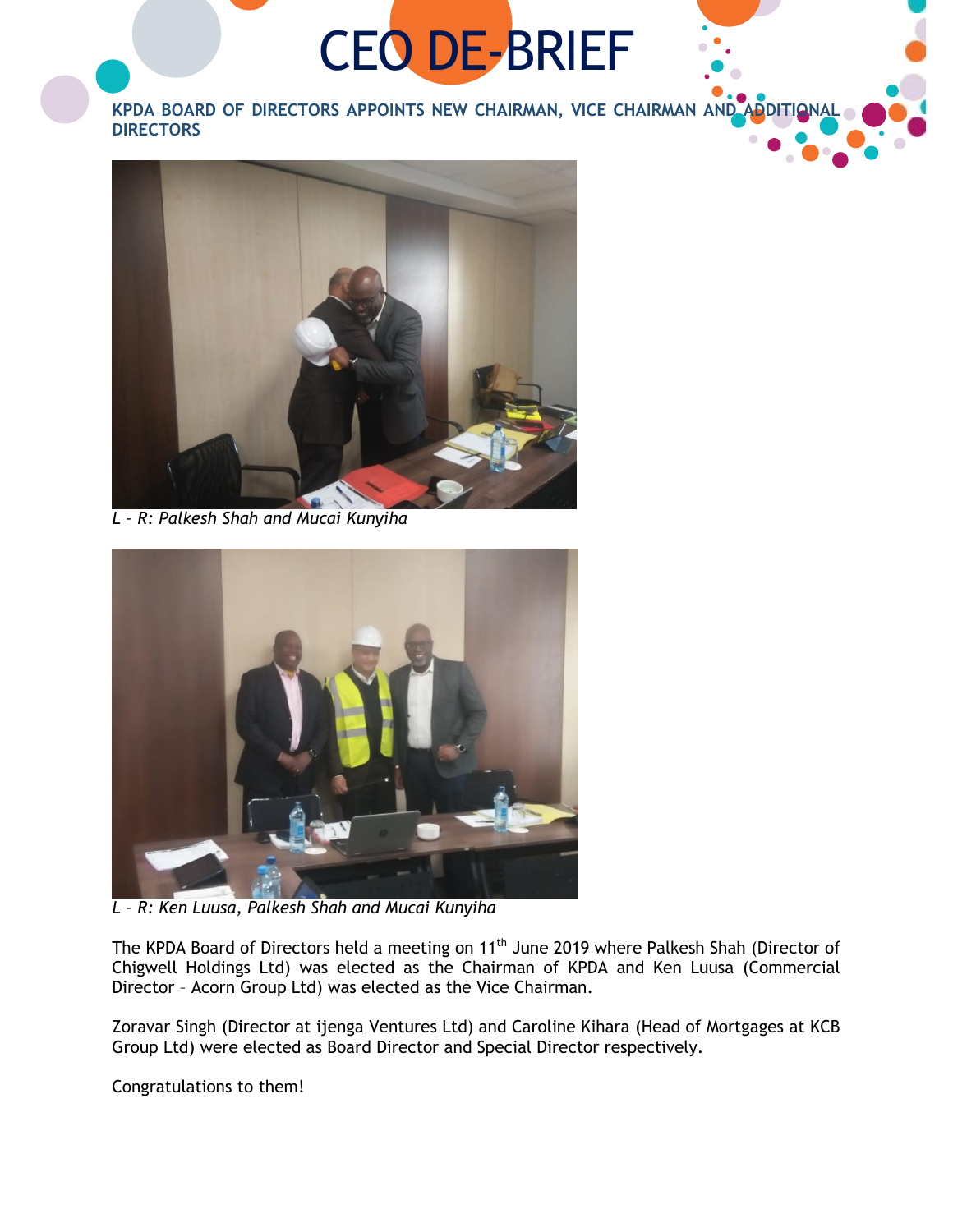

*Caroline Kihara, Head of Mortgages at KCB Group*



*Zoravar Singh, Director at iJenga Ventures Ltd and Chairman of the KPDA Affordable Housing Task Force*

**RECAP OF THE KPDA LEARNING AND DEVELOPMENT SYMPOSIUM, THURSDAY 13TH JUNE 2019 AT THE ICEA LION CENTRE, WEST WING, NAIROBI**

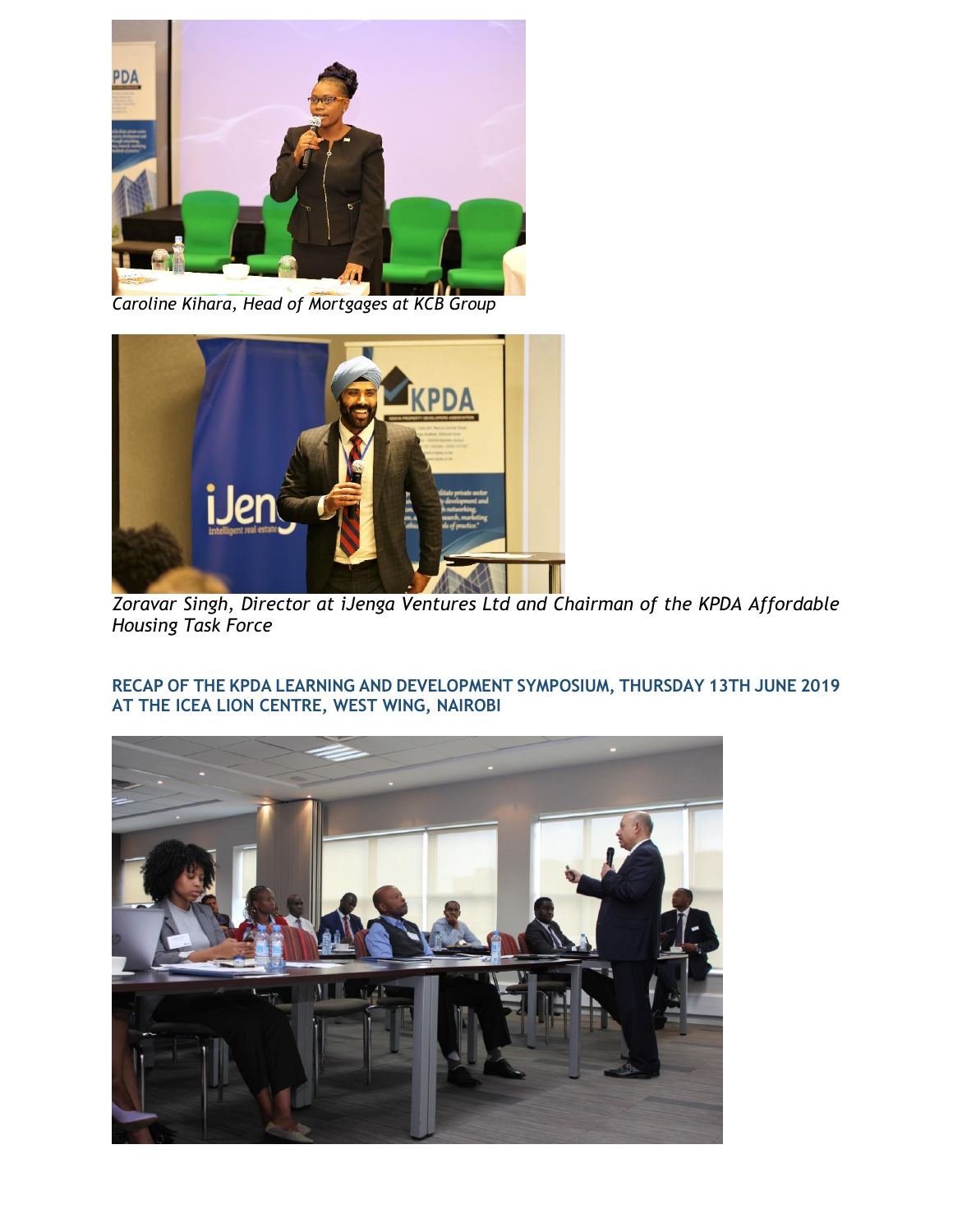KPDA held a Learning and Development symposium on Thursday, 13<sup>th</sup> June 2019 and was proudly sponsored by **Bowmans (Coulson Harney LLP).** The theme of the of the symposium was '*The Legal and Tax Structuring of a Real Estate Joint Venture'.* 

The training was done by *Alex Njage, Partner - Head of Real Estate & Construction, Coulson Harney LLP* and *Nikhil Hira – Director, Tax Department Coulson Harney LLP*. The topics tackled included the Legal and Tax Regime Governing Real Estate Joint Ventures.

We would like to thank all our members who attended for making time to come to this event. We will be holding the second edition of the symposium on a date that will be communicated. It shall focus on Packaging Projects for Financing, Exit Strategies for JV Directors and Lessons Learned from Failed JVs.

A big thank you to our Sponsor, *Bowmans (Coulson Harney LLP)* for making this event a success!

For more information, please contact **0725 286 689** or email **[ceo@kpda.or.ke](mailto:ceo@kpda.or.ke)**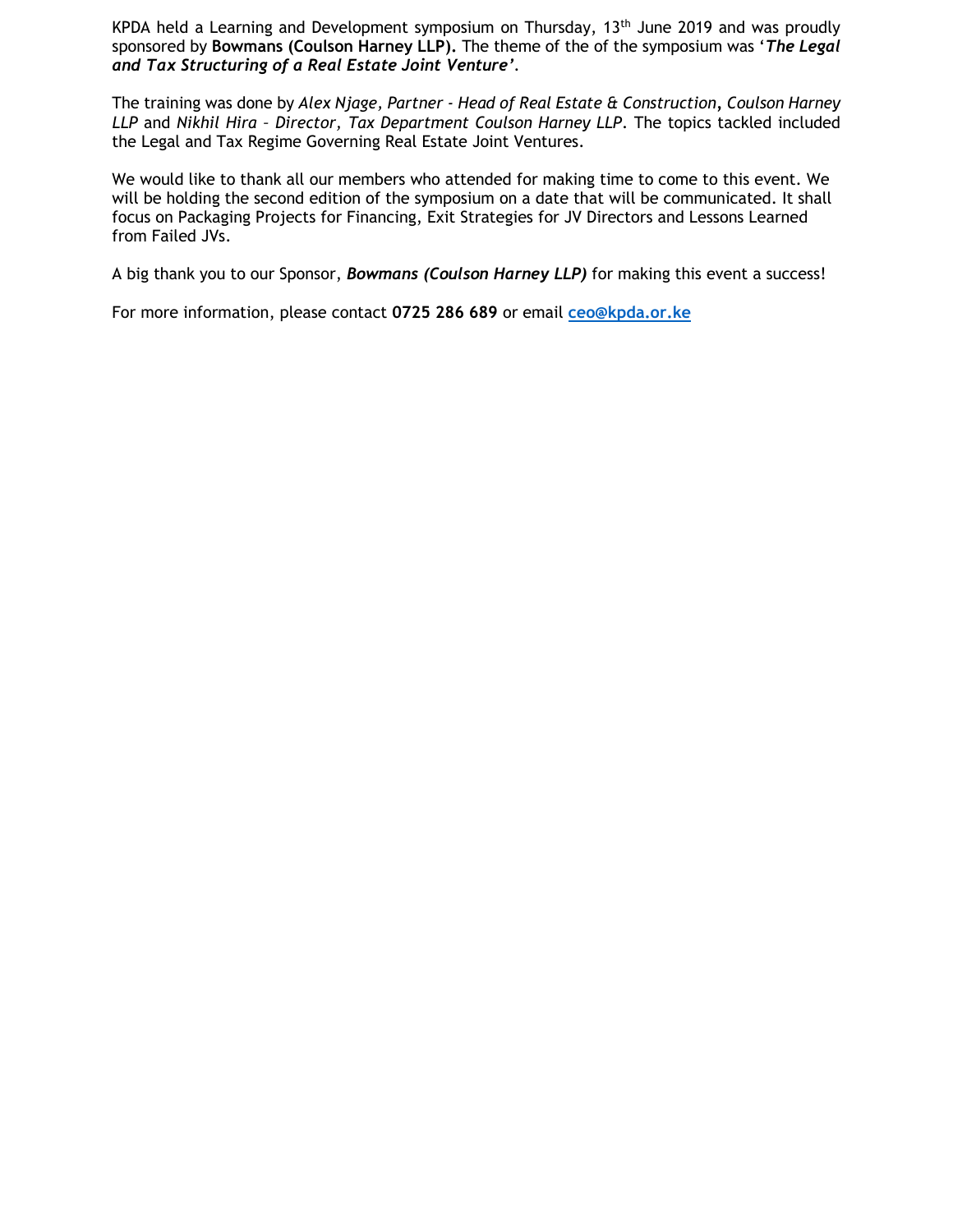#### **INVITATION TO THE KPDA LEARNING AND DEVELOPMENT SYMPOSIUM, THURSDAY, 13TH**



To download the full flyer, please click [HERE.](file:///C:/Users/KPDA/Desktop/KPDA%20half%20day%20workshop/Invitation%20to%20the%20KPDA%20Half%20Day%20Workshop,%2025th%20June%202019%20-%20INVITATION%20FLYER.pdf) Kindly RSVP by **latest Monday 10th June 2019** with the KPDA secretariat on telephone **0737 530 290** or **0725 286 689** or by email to [membership@kpda.or.ke](mailto:membership@kpda.or.ke) an[d ceo@kpda.or.ke.](mailto:ceo@kpda.or.ke)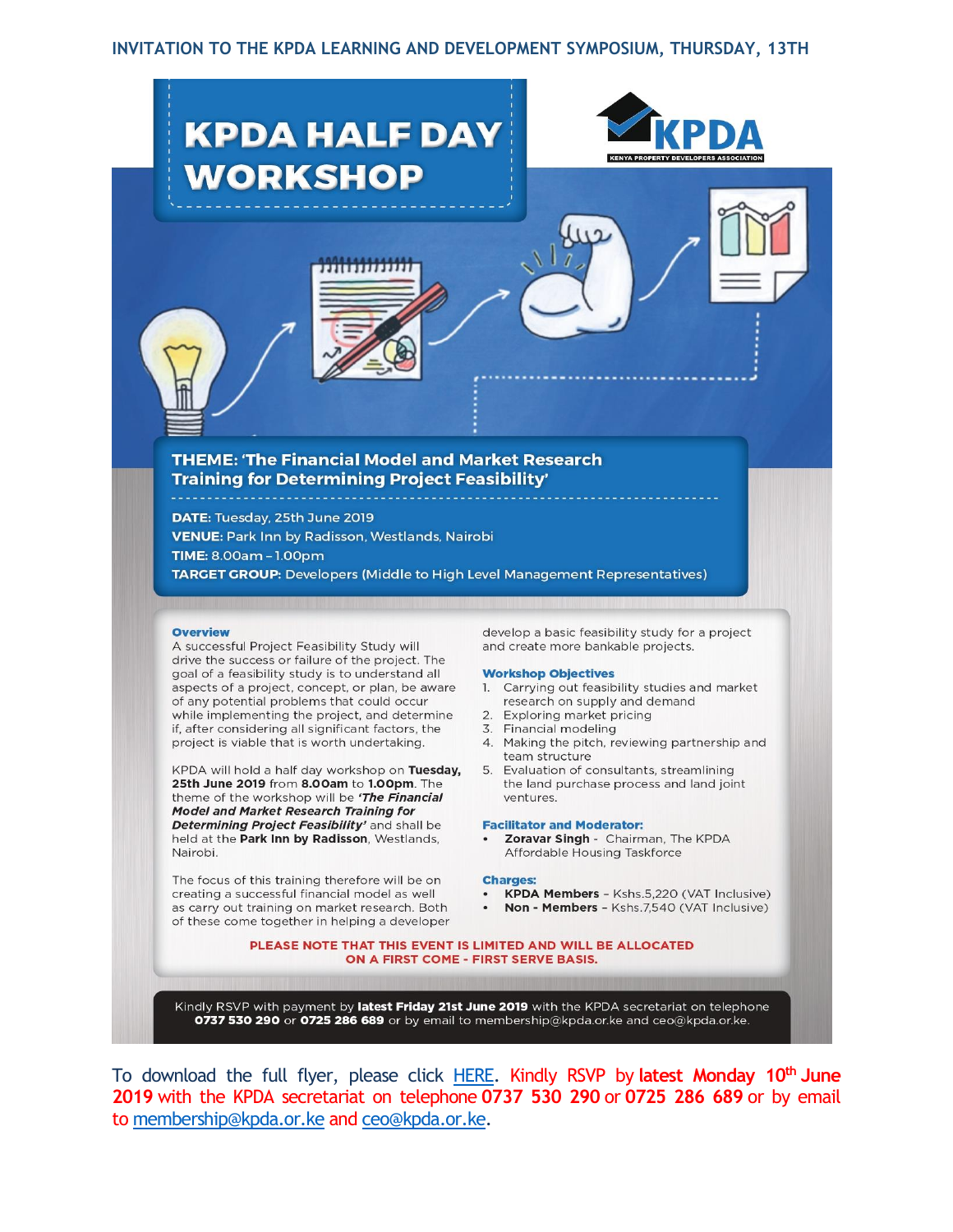## **14th June 2019**

#### **The Standard|Frankline Sunday| Friday 14th June 2019 TREASURY HANDS KONZA SH12B**

The Government has allocated Sh12.3 billion to the Konza Technopolis project. This is one of the largest allocations since the project was mooted more than six years ago[. Read More.](https://www.standardmedia.co.ke/business/article/2001329766/treasury-hands-konza-sh12b)

#### **The Standard|Otiato Guguyu| Friday 14th June 2019**

#### **COCA-COLA SELLS HEAD OFFICE IN NAIROBI**

Restructuring of Coca Cola beverages in Kenya is shaping up with the completion of acquiring franchises and sale of its head offices in UpperHill[. Read More.](https://www.standardmedia.co.ke/business/article/2001329826/coca-cola-sells-head-office-in-nairobi)

## **13th June 2019**

#### **Daily Nation| Letters| Thursday 13th June 2019**

**WHAT HOUSING DEVELOPERS SHOULD KNOW TO AVOID FAILURE OF PROJECTS**

One of the major challenges experienced by real estate developers is shortage of working capital, which becomes more precarious if the land being developed is not fully paid for. [Read](https://www.nation.co.ke/oped/letters/What-housing-developers-should-know/440806-5154916-qebc99/index.html)  [More.](https://www.nation.co.ke/oped/letters/What-housing-developers-should-know/440806-5154916-qebc99/index.html)

## **Business Daily |Patrick Alushula| Thursday 13th June 2019**

**PROPERTY SELLERS HIT WITH DOUBLED CAPITAL GAINS TAX**

The government will more than double capital gains tax resulting from gains through sale of property to 12.5 percent from the current five percent[. Read More.](https://www.businessdailyafrica.com/news/Property-sellers-hit-with-doubled-capital-gains-tax/539546-5156650-5qayoq/index.html)

#### **Business Daily| Sam Kiplagat| Thursday 13th June 2019**

#### **STATE STOLE AFFORDABLE HOUSING PLAN FROM ME, RESEARCHER TELLS COURT**

A researcher has gone to court seeking to stop the government from implementing the National Housing Development Fund, arguing that the concept was his brainchild yet he has not been compensated. [Read More.](https://www.businessdailyafrica.com/economy/State-stole-my-low-cost-housing-idea/3946234-5156564-ue2opuz/index.html)

#### **The Standard |James Wanzala| Thursday 13th June 2019**

**INTERLOCKING BRICK MAKING MACHINES STAY UNUSED, BROKEN DOWN AND RUSTING IN COUNTIES**

As the government pushes to make affordable housing a reality, a plan introduced 16 years ago to bring down the cost of construction lies neglected[. Read More.](https://www.standardmedia.co.ke/business/article/2001329748/multi-million-shilling-machines-rust-as-state-pursues-new-dream)

## **The Standard| Peter Muiruri| Thursday 13th June 2019**

**SURAYA GETS SH1.6B FINANCING FROM BANKS AMID DELAYED PROJECTS STORM** Suraya Property Group has secured Sh1.6 billion in fresh financing for completion of some of its pending housing projects. [Read More.](https://www.standardmedia.co.ke/business/article/2001329718/reprieve-for-suraya-as-four-banks-inject-sh1-6bn-to-complete-projects)

## **Business Daily|Collins Omulo|Thursday 13th June 2019**

#### **WHAT IT TAKES TO PUT UP A MODERN FENCE**

The cost of owning a home goes beyond purchase of the land and constructing the house. There are other costs to be taken into consideration, including that much needed perimeter wall or fence[. Read More.](https://www.businessdailyafrica.com/lifestyle/gardening/The-cost-of-fencing/4273292-5156134-3aqajuz/index.html)

## **12th June 2019**

## **Daily Nation | Patrick Alushula| Wednesday 12th June 2019**

**CENTUM PROFIT JUMPS TO SH4.12BN AS LAND REVALUED**

Centum Investment Company PLC booked 48 percent jump in net profit to Sh4.12 billion for the financial year ended March 2019, partly boosted by capital gain and land revaluations. Read [More.](https://www.nation.co.ke/business/Centum-profit-jumps-to-Sh4-12bn/996-5155282-xxsrwe/index.html)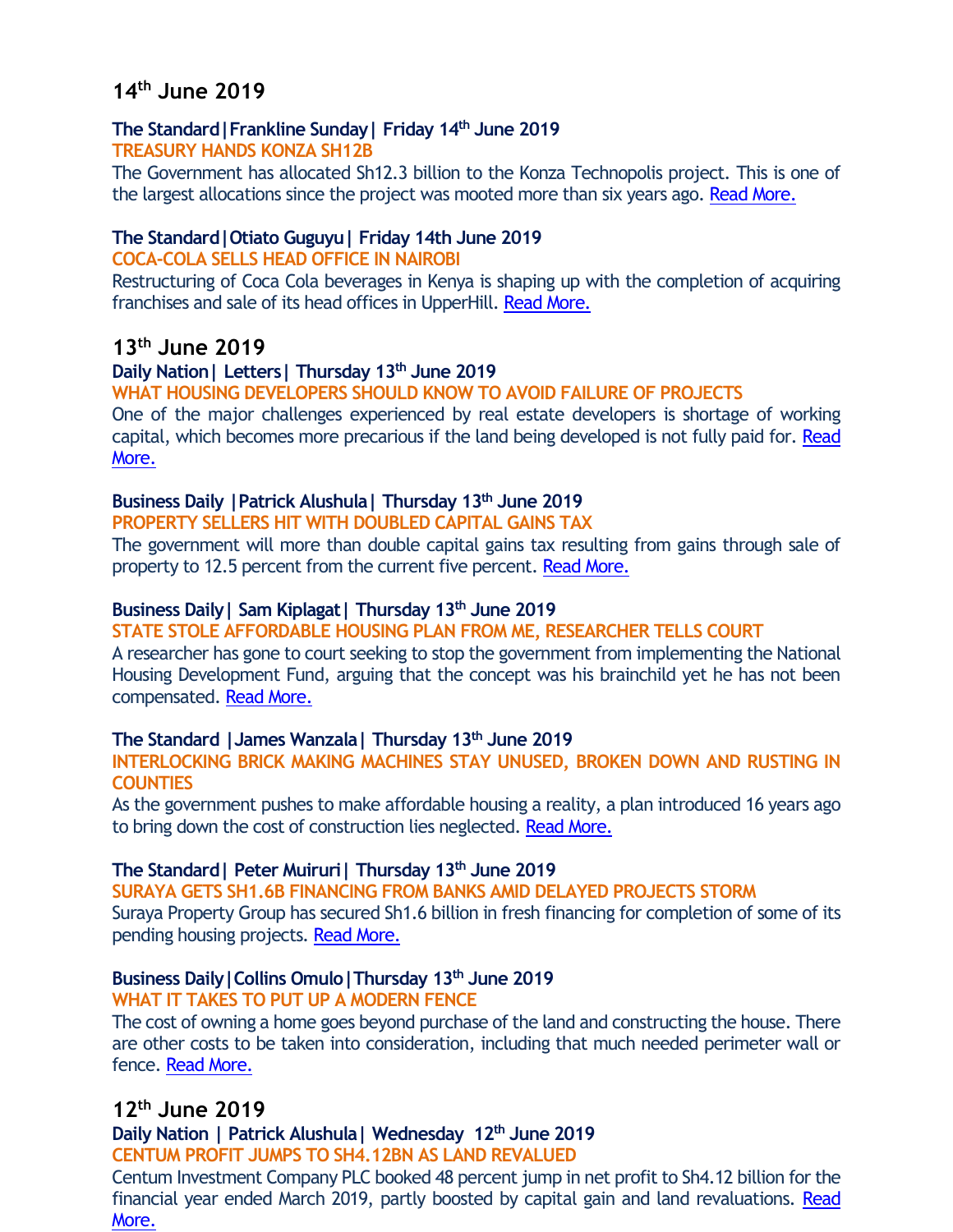## **Daily Nation | Mary Wambui and Vincent Achuka| Wednesday 12th June 2019 COCKTAIL OF MISDEEDS PLAGUE KENYANS' HOME-OWNING DREAM**

The news that Urithi Cooperative Society and Suraya Properties Limited have run into headwinds has added more Kenyans to a rapidly increasing list of investors whose wish to own homes has turned to a nightmare. [Read More.](https://www.nation.co.ke/business/The-elusive-home-owning-dream/996-5153718-gx3cjn/index.html)

#### **Business Daily |Bonface Otieno| Wednesday 12th June 2019 CHINESE FIRM WINS TENDER FOR MAGADI ROAD EXPANSION**

Chinese contractor Synohydro has won the tender to dual the Bomas-Ongata Rongai-Kona Baridi stretch in a move aimed at reducing traffic congestion within the city. [Read More.](https://www.businessdailyafrica.com/news/Chinese-firm-wins-tender-for-Magadi-road-expansion/539546-5154790-4xesyy/index.html)

## **Business Daily |John Kageche| Wednesday 12th June 2019**

**DO YOU WANT TO ROCKET-PROPEL YOUR SALES? HERE IS THE SECRET**

Do you want to jumpstart your sales? Do you want your sales team members to eat your dust? Here's how. Forget making 10 calls per day. Get two appointments per day. Most likely at recruitment you were told, "You are required to make 10 sales calls every day." [Read More.](https://www.businessdailyafrica.com/lifestyle/society/One-simple-trick-to-rocket-propel-your-sales/3405664-5154908-eqjtn6/index.html)

## **11th June 2019**

## **Daily Nation | Mary Wambui | Tuesday 11th June 2019**

## **MORE TROUBLE FOR SURAYA AS PRIME PROPERTY UP FOR AUCTION**

As the investors claiming to have been conned by Suraya Property Group continue to record statements with the Directorate of Criminal Investigations in the coming days, a local bank Monday announced the sale of one of the group's prime projects located on Kabarnet Drive off Ngong Road[. Read more.](https://www.nation.co.ke/news/More-trouble-for-Suraya-as-prime-property-up-for-auction/1056-5152388-fhyh84z/index.html)

## **10th June 2019**

## **Daily Nation| Simon Ciuri| Monday 10th June 2019**

## **URITHI'S HOUSING BUBBLE BURSTS AS BANK PUTS ITS LAND ON SALE**

With a local bank putting up for sale one hundred acres of land belonging to Urithi Housing Cooperative Society, the housing bubble for one of Kenya's leading real estate developers appears to have burst, and left thousands of its members in a quandary. [Read more.](https://www.nation.co.ke/news/Urithi-s-housing-bubble-bursts-as-bank-puts-up-land-for-sale/1056-5150994-8hu1if/index.html)

## **Business Daily |Lynet Igadwah| Monday 10th June 2019**

## **SH200M BUDGET CUT TO SLOW DOWN LAND DEALS DIGITISATION**

Parliament has revised the budget for automation of land transactions following delays in its implementation, further frustrating the Ministry of Lands' efforts to digitise. [Read More.](https://www.businessdailyafrica.com/economy/Budget-cut-to-slow-down-land-deals-digitisation/3946234-5152254-1vtqw7/index.html)

## **Business Daily |Philip Muyanga| Monday 10th June 2019**

## **WIN FOR FIRM IN LAND TUSSLE WITH NLC**

A decision by the National Land Commission (NLC) directing a company to move out of a parcel of land, which it alleged was interfering with ship navigational aids at Kilindini Port has been quashed[. Read More.](https://www.businessdailyafrica.com/corporate/companies/Win-for-firm-in-land-tussle-with-NLC/4003102-5152220-fr6cxd/index.html)

## **Business Daily |James Kariuki| Monday 10th June 2019**

## **KENGEN WOOS TEXTILE FIRMS TO NAIVASHA INDUSTRIAL PARK**

KenGen has moved to diversify its revenue streams by inviting investors to set up export-only textile and apparels plants on a 309-acre industrial zone in Naivasha. [Read More.](https://www.businessdailyafrica.com/markets/marketnews/KenGen-invites-firms-Naivasha-industrial-park/3815534-5151938-d84iayz/index.html)

## **9 th June 2019**

## **Daily Nation | Francis Mureithi| Sunday 9 th June 2019**

**LORNA KIPLAGAT TO DESIGN RUNNING TRACK AT TATU CITY**

Tatu City developer has partnered with former world cross country champion Lorna Kiplagat to design a running track on the 5,000-acre piece of land. [Read More.](https://www.nation.co.ke/sports/athletics/Lorna-Kiplagat-to-design-running-track-at-Tatu-City--/1100-5151126-rm1i02z/index.html)